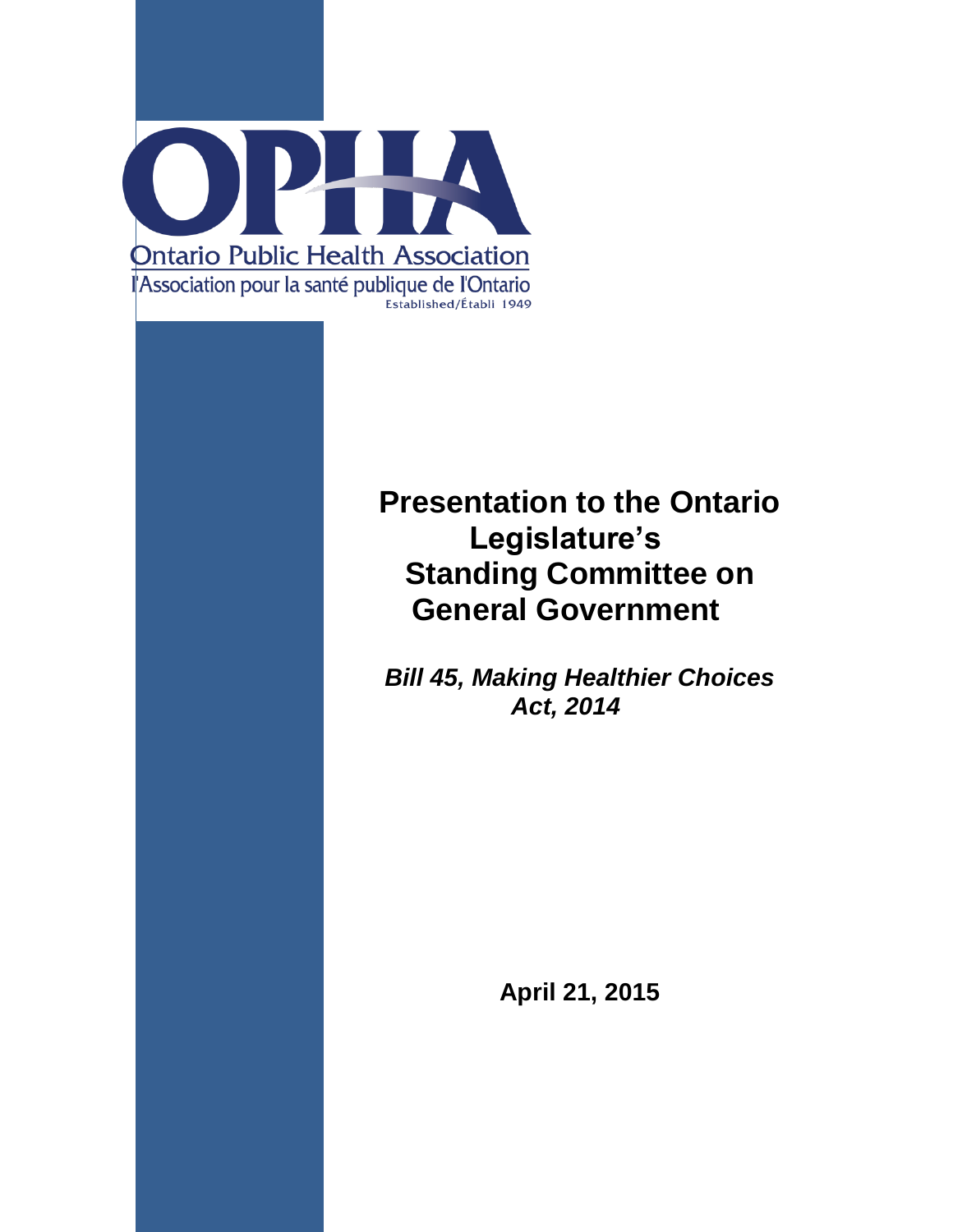

## **Opening Remarks**

Thank you for the opportunity to appear before your committee. My name is Pegeen Walsh and I am the Executive Director of the Ontario Public Health Association.

Our non-profit, non-partisan association brings together those committed to improving people's health. Many of our members are on the front lines of community and public health working to prevent tobacco use, especially among youth, and support healthy eating and nutrition. We also collaborate with others and are proud to be a founding member of the Ontario Chronic Disease Prevention Alliance.

#### **The Importance of Prevention**

The Ontario Public Health Association has been a champion for healthy public policy since its creation over 65 years ago. We are committed to strategies focussed on prevention and health protection and promotion. As such, we are supportive of Bill 45 as it provides an important building block for creating a comprehensive provincial chronic disease prevention system, reducing health care costs and promoting health and wellbeing.

### **Support for Tobacco Control Measures**

As tobacco use continues to be the leading cause of preventable disease and premature death in Ontario, we support measures that can help reduce its use and prevent young people from starting.

#### **E-Cigarettes**

That is why members of our association support the restrictions on the promotion and sale of ecigarettes to youth under the age of 19. We agree that e-cigarettes should be treated like other tobacco products, and be restricted where they are sold and used.

While we recognize the need for further study to better understand the risks associated with ecigarettes, we share The World Health Organization's concerns about the potential for ecigarettes to act as a gateway to nicotine addiction and tobacco smoking, particularly for youth. Marketing of e-cigarettes can undermine tobacco control efforts that have helped denormalize smoking and may threaten the progress that has been achieved.

#### **Flavoured Cigarettes**

OPHA also supports the banning of products that encourage youth to try or keep smoking. Cigarettes are highly addictive and those who start smoking before they are 20 years old are more likely to be long time smokers. Making tobacco products less appealing by banning flavoured cigarettes can help prevent youth from starting to use tobacco products in the first place.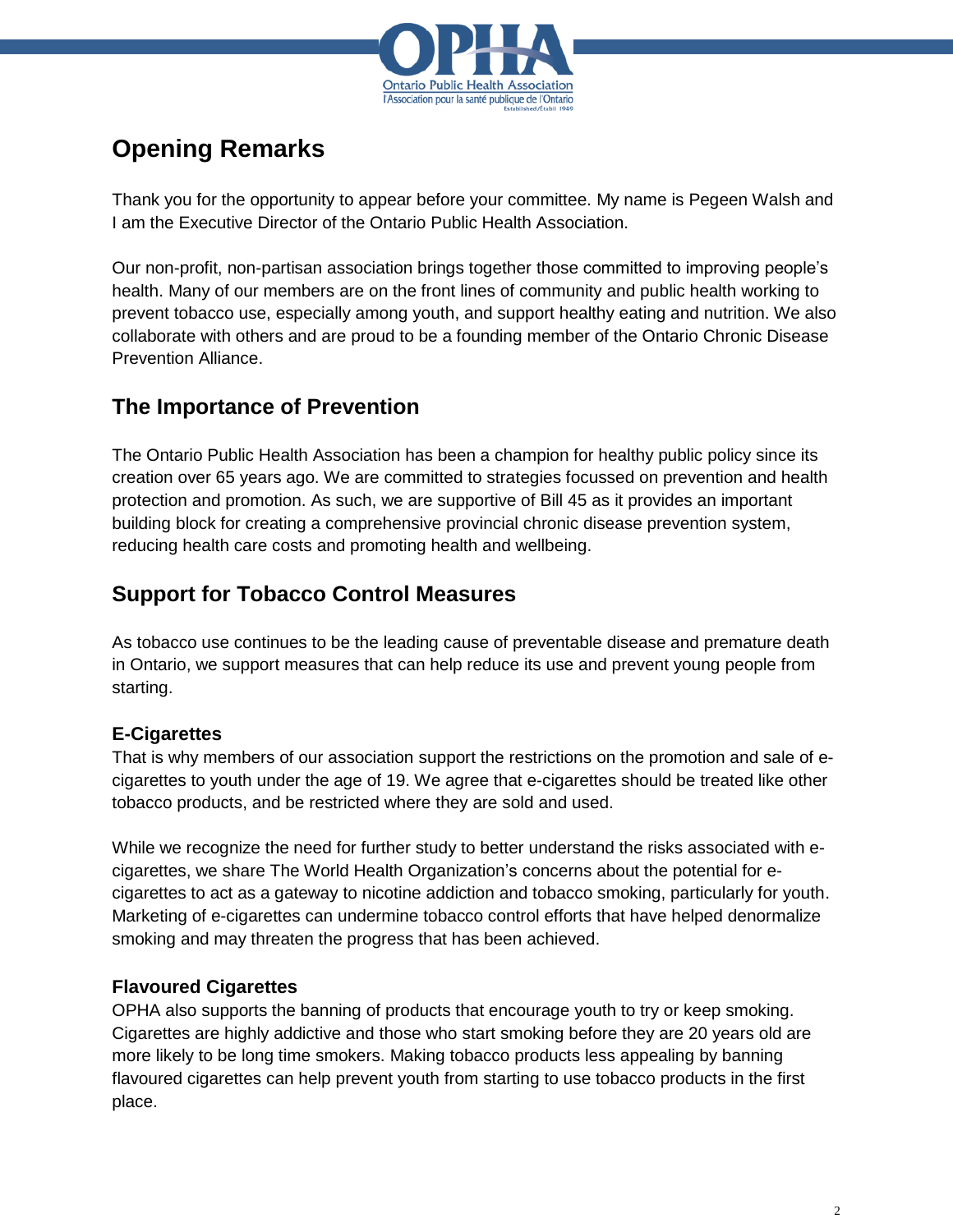

By masking the harsh taste of nicotine, menthol flavoured cigarettes can increase the appeal of smoking and be a popular way for young people to experiment.

Ontario has been a leader in tobacco control in Canada and we welcome measures such as these that will keep Ontario at the forefront.

## **The Value of Menu Labelling**

With increasing rates of type II diabetes and other chronic diseases, and the growing number of Ontarions who are overweight and obese, we support Bill 45's call for menu labelling among restaurant chains.

By providing critical nutrition information on menus, we can support consumers in making healthier choices when eating out. Menu labelling can inform people's decision-making, make nutritional information more transparent and consistently available at the point of sale. Given that Ontarians are eating out more than ever before, food environments away-from-home are an important setting to improve population health in our province.

While many large restaurant chains do voluntarily provide nutrition information, on their websites or via a brochure, these formats do not make nutrition information readily available to all consumers but rather to those motivated to seek it out. That is why OPHA strongly supports a legislative approach to menu labelling.

Several U.S. jurisdictions have implemented menu labelling legislation and have demonstrated that it is both feasible and effective. There is also early evidence that menu labelling has had the positive effect of prompting restaurant chains to create healthier menu options which benefits all consumers.

OPHA strongly encourages the inclusion of sodium values alongside calorie counts in the provincial government's menu labelling initiative. High levels of sodium in restaurant foods are contributing to Canadians' overconsumption of sodium, which has negative health consequences such as hypertension. OPHA also recommends mandating the provision of calorie and sodium information at the point of purchase in many other large chain establishments that sell "ready-to-eat" food for immediate consumption (e.g., supermarkets, convenience stores, theatres).

OPHA encourages other initiatives that can maximize the effectiveness of provincial menu labelling legislation, such as food literacy initiatives and public education to increase awareness and use of and demand for menu labelling and the creation of a comprehensive strategy to tackle obesity, promote wellness and prevent chronic diseases.